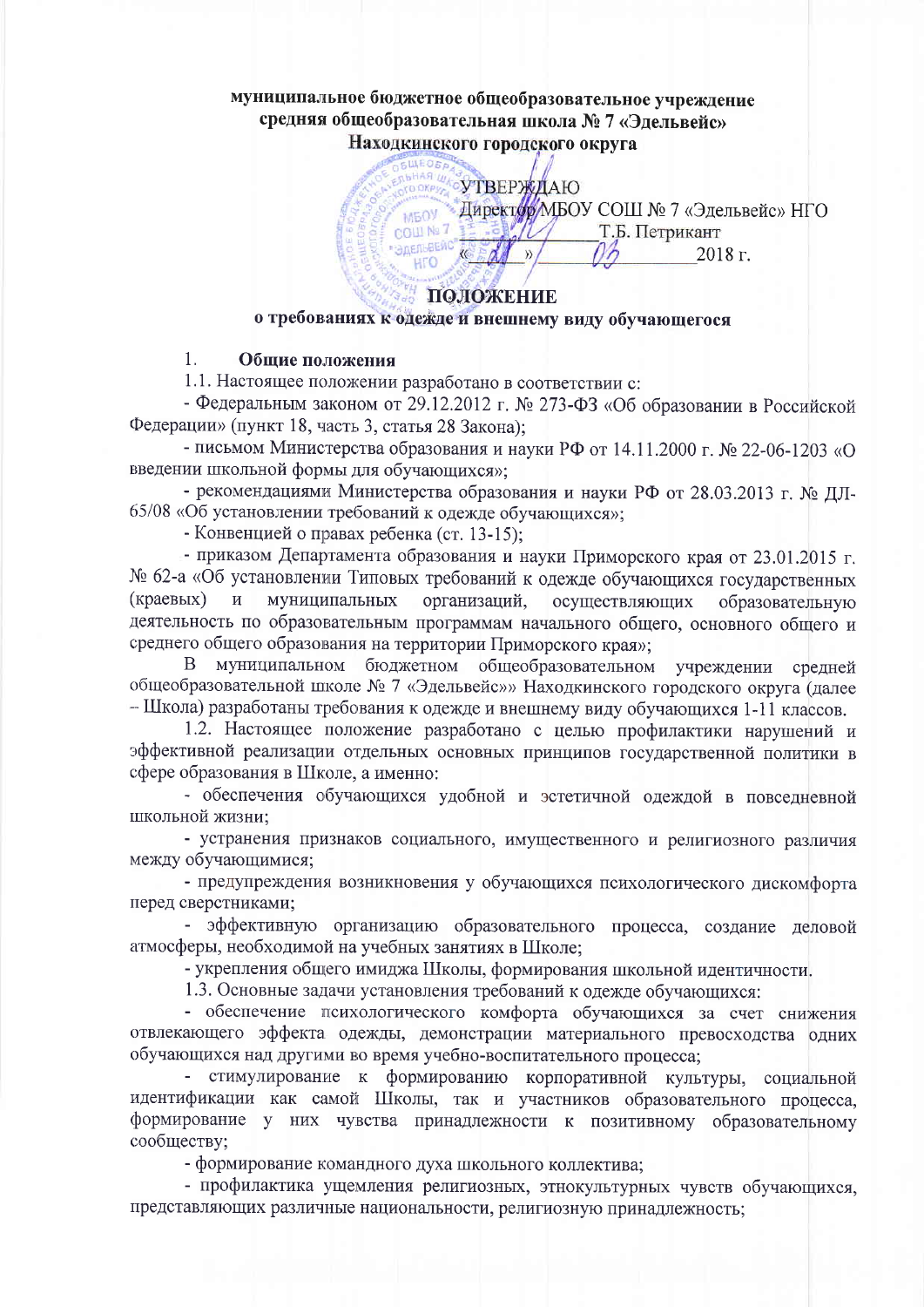-укрепления общего имилжа Школы.

1.4. Одежда обучающихся должна соответствовать санитарно-эпидемиологическим правилам и нормативам «Гигиенические требования к одежде для детей, подростков и взрослых, товарам детского ассортимента и материалам для изделий (изделиям), контактирующим с кожей человека». СанПин 2.4.7/1.1.1286-03 (с изменениями и дополнениями), утвержденным Главным государственным санитарным врачом Российской Федерации 17.04.2003г.

1.5. Внешний вид и одежда обучающихся школы должны соответствовать общепринятым в обществе нормам делового стиля и носить светский характер. Одежда обучающихся должна соответствовать погоде и месту проведения учебных занятий, температурному режиму в помещении.

1.6. Одежда обучающихся приобретается родителями в магазинах, либо шьется в соответствии с предложенным описанием.

1.7. Введение требований к одежде и внешнему обучающихся является частью воспитательной и образовательной программы Школы, а сами требования и система мер по достижению воспитательных целей - инструментом воспитания обучающихся, отражающим корпоративную культуру, приоритеты развития организации.

#### $2.$ Требования к одежде обучающихся

 $2.1.$ быть комфортной: обучающихся лолжна соответствовать Олежла температурному режиму школьных помещений, не сковывать движения по время учебных занятий и на перемене. Одежда обучающихся должна быть чистой и соответствовать погоде и времени года.

3.2. Стиль одежды - деловой, классический, современный строгий. Одежда обучающихся подразделяется на повседневную, парадную, спортивную и рабочую.

Повседневная школьная одежда обучающихся включает:

- для мальчиков и юношей: брюки классического покроя и жилет темно-синего тона без надписей и рисунков (возможно использование ткани в клетку или полоску в классическом синем цветовом оформлении); однотонная мужская сорочка (рубашка) или трикотажная водолазка сочетающейся цветовой гаммы; аксессуары (галстук или бабочка по желанию, поясной ремень); туфли темных оттенков:

- для девочек и девушек (один из вариантов): юбка и жилет темно-синего цвета (возможно использование ткани в синюю клетку в классическом цветовом оформлении); платье (для учащихся 9-11 классов может быть дополнено чёрным фартуком); сарафан; брюки классические и жилет темно-синего цвета (возможно использование ткани в синюю клетку в классическом цветовом оформлении); непрозрачная блузка или трикотажная водолазка (длиной ниже талии, глухо застегнутая или с небольшим декольте) сочетающейся неяркой цветовой гаммы; туфли (каблук не выше 7 см.). Рекомендуемая длина платьев, сарафанов, юбок: не выше 10 см от верхней границы колена и не ниже середины голени.

В холодное время допускается ношение обучающимися джемперов, свитеров и пуловеров темно-синего цвета.

Парадная одежда используется обучающимися в дни проведения праздников и торжественных линеек (мероприятий):

- для мальчиков и юношей парадная школьная одежда состоит из повседневной школьной одежды, дополненной белой мужской сорочкой (рубашкой) или трикотажной водолазкой и праздничным аксессуаром (галстук или бабочка по желанию);

- для девочек и девушек парадная школьная одежда состоит из повседневной школьной одежды, дополненной белой блузкой или трикотажной водолазкой (длиной ниже талии), белым фартуком, праздничным аксессуаром (белыми бантами).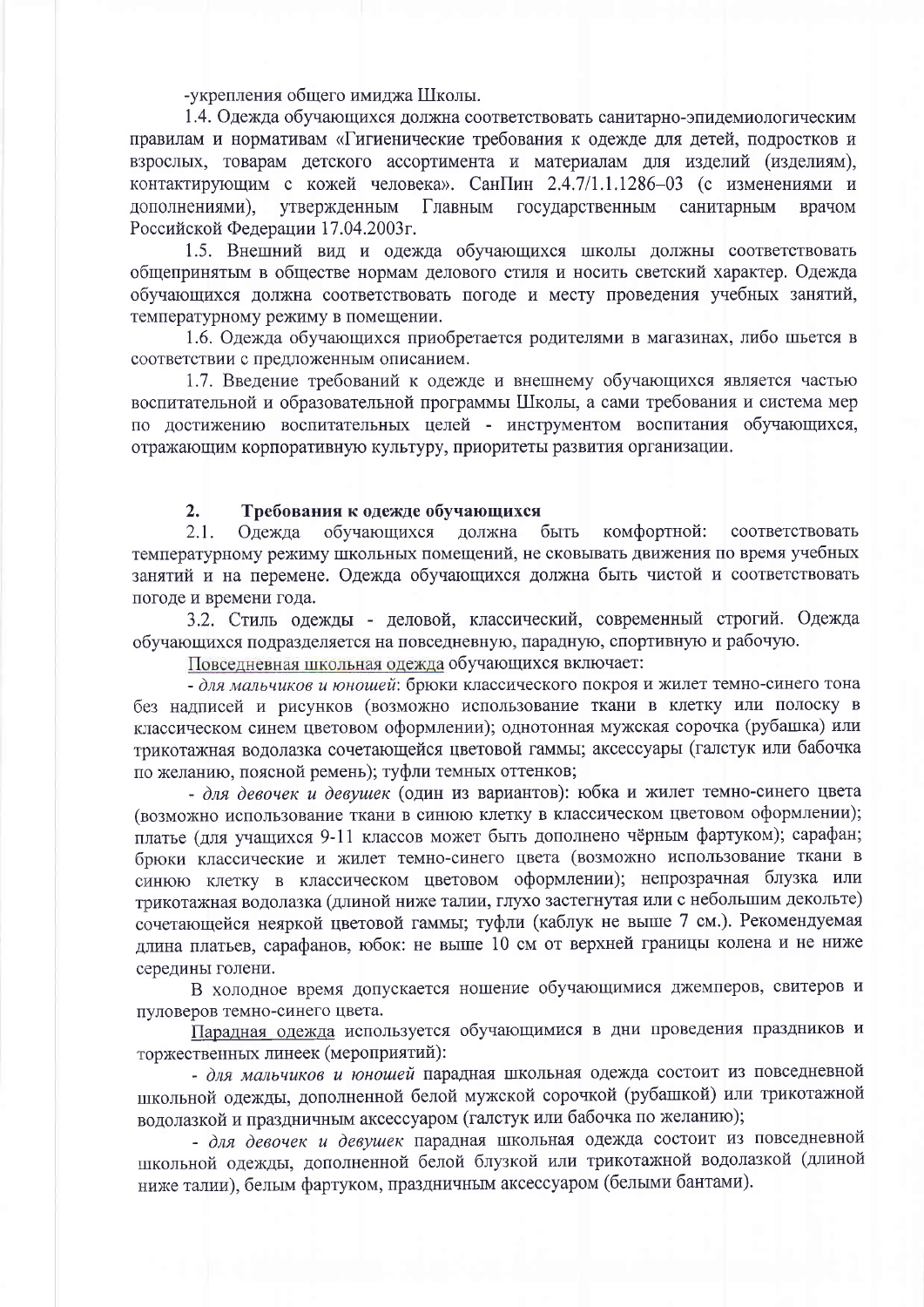Спортивная одежда используется обучающимися только на занятиях физической культурой и спортом и при проведении спортивно-массовых или оздоровительных мероприятий. Спортивная школьная одежда должна соответствовать погоде и месту проведения физкультурных занятий и мероприятий. Спортивная одежда состоит из спортивного костюм (для холодного времени года), спортивных брюк или шорт (для теплого времени года) темно-синего или черного цветов, белой футболки и спортивной обуви с нескользкой подошвой. Цвет футболки может определить классный коллектив.

Рабочая одежда предназначена для уроков «Технология»:

- мальчики должны иметь рабочий халат, перчатки и (или) головной убор при необходимости;

- девочки - фартук и головные уборы.

3.3. Одежда обучающихся может иметь отличительные знаки Школы (эмблемы, значки, нашивки, галстуки и т.д.).

3.4. Данное положение запрещает ношение следующих элементов одежды, украшений и аксессуаров и др., а именно:

пропагандирующих антигуманистические, противоправные воззрения, содержащих символику, лозунги и призывы экстремистских, террористических, иных групп, организаций, движений;

- одежды ярких цветов и оттенков, брюк не классического покроя, юбок с заниженной талией и (или) высокими разрезами длиной менее 40 см, одежды с декоративными деталями в виде заплат, с порывами ткани, с неоднородным окрасом ткани, одежды с яркими надписями и изображениями, одежды бельевого стиля, маек, топиков, шорт (кроме физической культуры);

- провоцирующих сексуальные чувства: одежды из прозрачных материалов; одежды, не скрывающей нательное белье; одежды девушек, длина которой меньше уровня 10 сантиметров от середины колена (кроме спортивной одежды); одежды девушек с глубоким вырезом на груди (декольте);

- демонстрирующих существенное материальное превосходство, дорогостоящих предметов верхней одежды из натурального меха, украшений из драгоценных металлов и камней, бижутерии;

- массивных украшений;

- атрибутов одежды, закрывающих лицо;

- одежды с надписями и картинками на любом языке, оскорбляющими честь и достоинство личности, содержащими сексуальные провокации, призыв к употреблению, скрытые и явные изображения (рекламу) алкоголя, наркотиков, курения, асоциального поведения, оружия;

- одежду, нарушающую светский характер образования - религиозную одежду, одежду с видимыми снаружи элементами, являющимися обязательными атрибутами религиозных обрядов и (или) религиозной символикой.

### $3<sub>1</sub>$ Требования к внешнему виду обучающихся

4.1. Внешний вид и одежда обучающихся Школы должен соответствовать общепринятым в обществе нормам делового стиля и носить светский характер.

4.2. Юноши (мальчики) должны иметь аккуратную стрижку. Девушки (девочки) должны иметь аккуратную прическу (уложенные в косу, хвост или пучок волосы) или стрижку.

4.3. Допускается ношение золотых и серебряных серег для девушек.

4.4. Одежда должна быть обязательно чистой, свежей, выглаженной и опрятной.

4.5. Сменная обувь должна быть чистой.

4.6. Обучающимся запрещено:

- появляться в Школе с экстравагантными стрижками и прическами, с волосами, окрашенными в яркие неестественные оттенки, с ярким маникюром и макияжем, с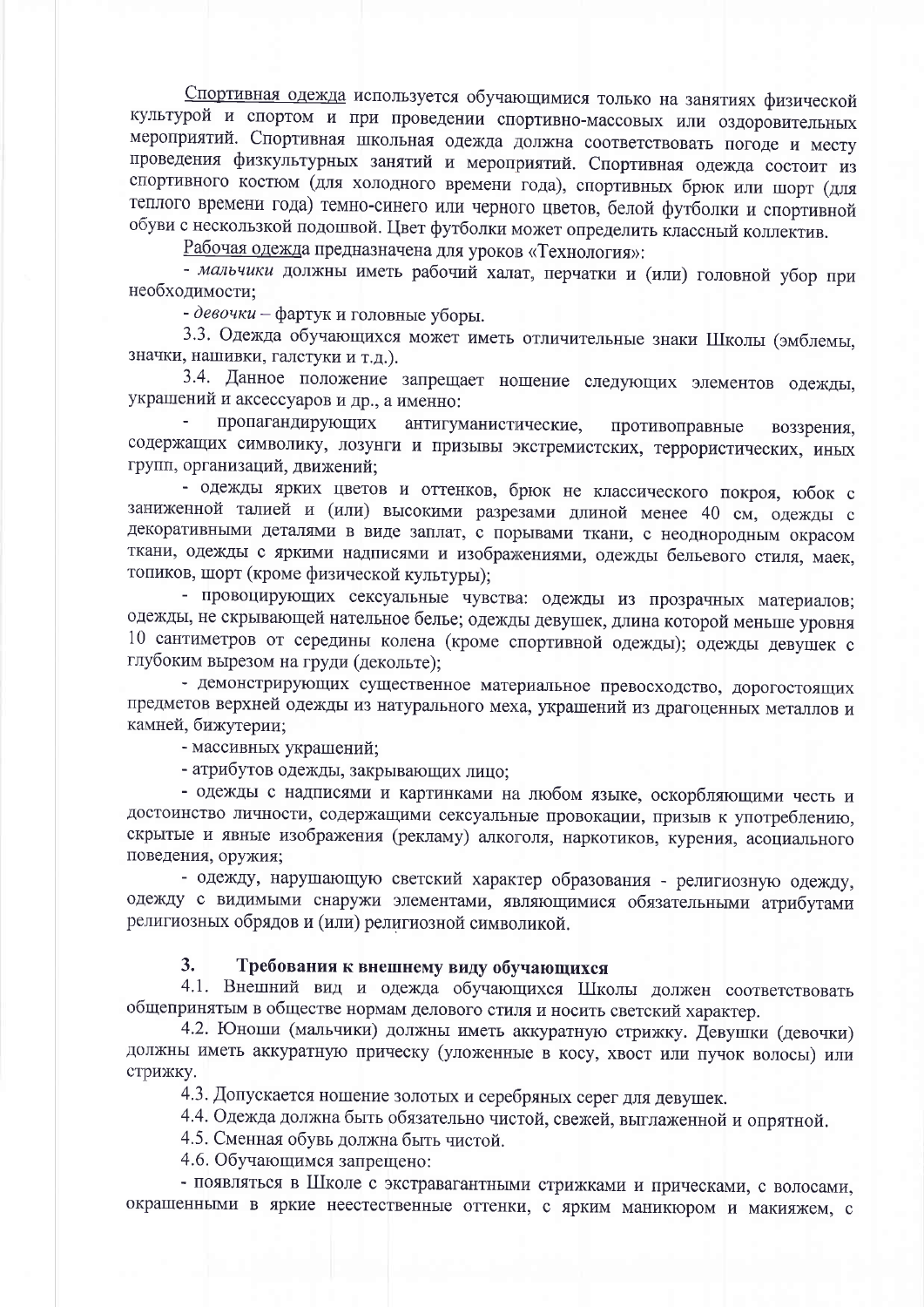пирсингом;

- носить массивные украшения (бусы, броши, серьги, кольца, ремни с массивными пряжками);

- носить косметику ярких вызывающих тонов, вечерние варианты макияжа:

4.7. Внешний вид школьника должен быть безупречен во всем.

### $\overline{4}$ . Права, обязанности и ответственность участников образовательного процесса

5.1. Права сторон

5.1.1. Обучающийся и родители (законные представители) имеют право выбирать варианты одежды обучающегося в соответствии с предложенными вариантами в настоящем положении.

5.1.2. Родители имеют право:

- обсуждать на родительских собраниях класса и Школы вопросы, имеющие отношение к одежде обучающихся, выносить на рассмотрение в администрацию школы предложения в отношении одежды обучающихся.

5.1.3. Классный руководитель имеет право разъяснить пункты данного Положения обучающимся и родителям (законным представителям) под роспись.

5.1.4. Администрация школы имеет права вносить дополнения и изменения в данное Положение и доводить до сведения родителей через официальный сайт Школы, электронный журнал, общешкольные родительские собрания и классные часы. Изменения и дополнения доводятся до сведения всех участников образовательного процесса не позднее 01 апреля года принятого изменения и (или) дополнения.

5.2. Обязанности сторон

5.2.1. Обучающиеся обязаны:

- носить повседневную одежу обучающихся ежедневно;

- при проведении торжественных мероприятий, праздников надевать парадную одежду;

- носить спортивную одежду на уроках физической культуры;

- носить рабочую одежду на уроках технологии;

- бережно относиться к одежде других обучающихся школы.

5.2.2. Родители (законные представители) обязаны:

- принимать меры по обеспечению одеждой обучающегося, отвечающей требованиям данного положения, второй (сменной) обувью своего ребенка до начала учебного года;

- ежедневно контролировать внешний вид своего ребенка перед выходом его в школу в соответствии с требованиями Положения;

- следить за чистотой и состоянием одежды своего ребенка. Своевременно ее стирать по мере загрязнения. Не допускать ситуаций, когда обучающийся причину отсутствия одежды объясняет тем, что она постирана и не высохла;

- приходить на Совет по профилактике по вопросу неисполнения данного Положения.

5.2.3. Классный руководитель обязан:

- осуществлять ежедневный контроль на предмет соответствия одежды обучающихся требованиям данного положения;

- своевременно (в день наличия факта) ставить родителей (законных представителей) в известность о факте отсутствия соответствующей одежды у учащегося, приглашать на Совет профилактики;

- действовать в рамках своей компетенции на основании должностной инструкции.

5.2.4. Администрация школы обязана требовать неукоснительного соблюдения данного Положения всеми участниками образовательного процесса.